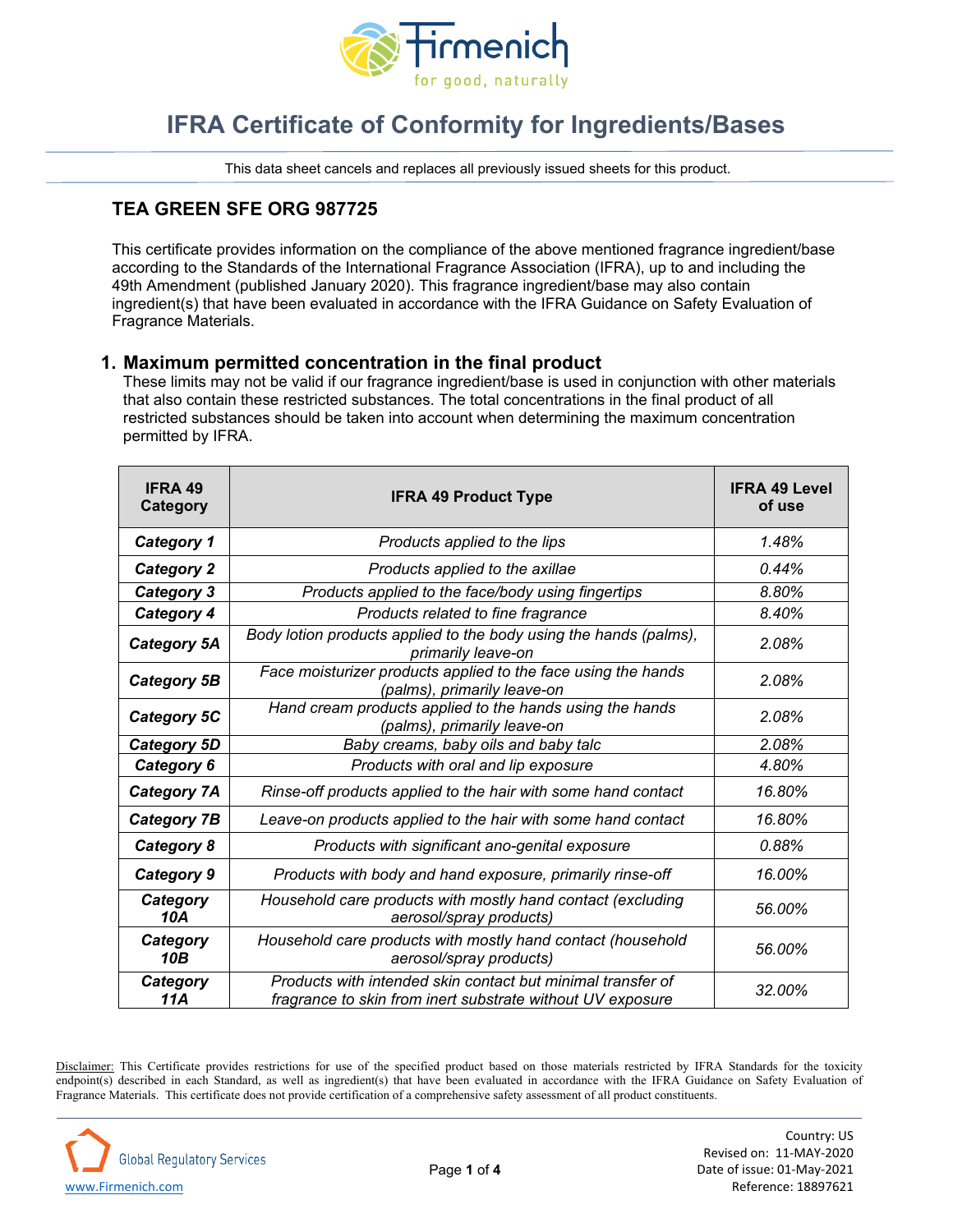

| <b>IFRA 49</b><br>Category | <b>IFRA 49 Product Type</b>                                                                                                      | <b>IFRA 49 Level</b><br>of use |
|----------------------------|----------------------------------------------------------------------------------------------------------------------------------|--------------------------------|
| Category<br>11B            | Products with intended skin contact but minimal transfer of<br>fragrance to skin from inert substrate with potential UV exposure | 32.00%                         |
| <b>Category 12</b>         | Other air care products not intended for direct skin contact, minimal<br>or insignificant transfer to skin                       | <b>No Restriction</b>          |

Please note that in some cases a fragrance ingredient/base can be banned only in Categories 1 and 6 while it is limited or free of use in other categories. This is due to the presence of one or several ingredients that are not Generally Recognized As Safe (GRAS). These will not be indicated in section 2.1.

Peroxide levels are in compliance with IFRA and EU requirements.

## **2. Ingredients that are banned or limited by IFRA**

Section 2.1 lists ingredients that are banned by IFRA either because they are banned outright or because they contain constituent substances (components of natural complex materials or impurities in synthetic fragrance materials) that exceed purity limits set by IFRA.

Section 2.2 lists ingredients or substances that are restricted by IFRA. In cases where section 2.1 indicates that the fragrance ingredient/base is banned by IFRA, we are still providing information on ingredients and substances that are subject only to quantitative limits as these may determine the limits of compliance once the banned ingredient has been removed.

For further information on the IFRA Standards relating to these ingredients, they can be found on www.ifraorg.org or by request from us.

#### **2.1.Ingredients and substances banned by IFRA**

|             |      | <b>QUATILITY III HAYIAIICE</b> |
|-------------|------|--------------------------------|
| <b>Name</b> | CAS# | ingredient/base                |
|             |      |                                |

### **2.2.Ingredients and substances subject to limitations by IFRA**

| <b>Name</b>            | CAS#       | Quantity in Iragrance<br>ingredient/base |
|------------------------|------------|------------------------------------------|
| 7-METHOXY COUMARIN-DEC | 531-59-9   | 0.0023%                                  |
| <b>BENZYL ALCOHOL</b>  | 100-51-6   | 0.0025%                                  |
| TEA EXTRACT            | 68916-73-4 | 2.5000%                                  |

### **3. Substances, which may have some potential to form nitrosamines in the presence of nitrosating systems**

#### **NONE**

Please contact us for clarification or in case any restrictions are potentially problematic for compliance.

#### **APPENDIX FOR IFRA 49 CATEGORIES**

Disclaimer: This Certificate provides restrictions for use of the specified product based on those materials restricted by IFRA Standards for the toxicity endpoint(s) described in each Standard, as well as ingredient(s) that have been evaluated in accordance with the IFRA Guidance on Safety Evaluation of Fragrance Materials. This certificate does not provide certification of a comprehensive safety assessment of all product constituents.



**Quantity in fragrance** 

**Quantity in fragrance**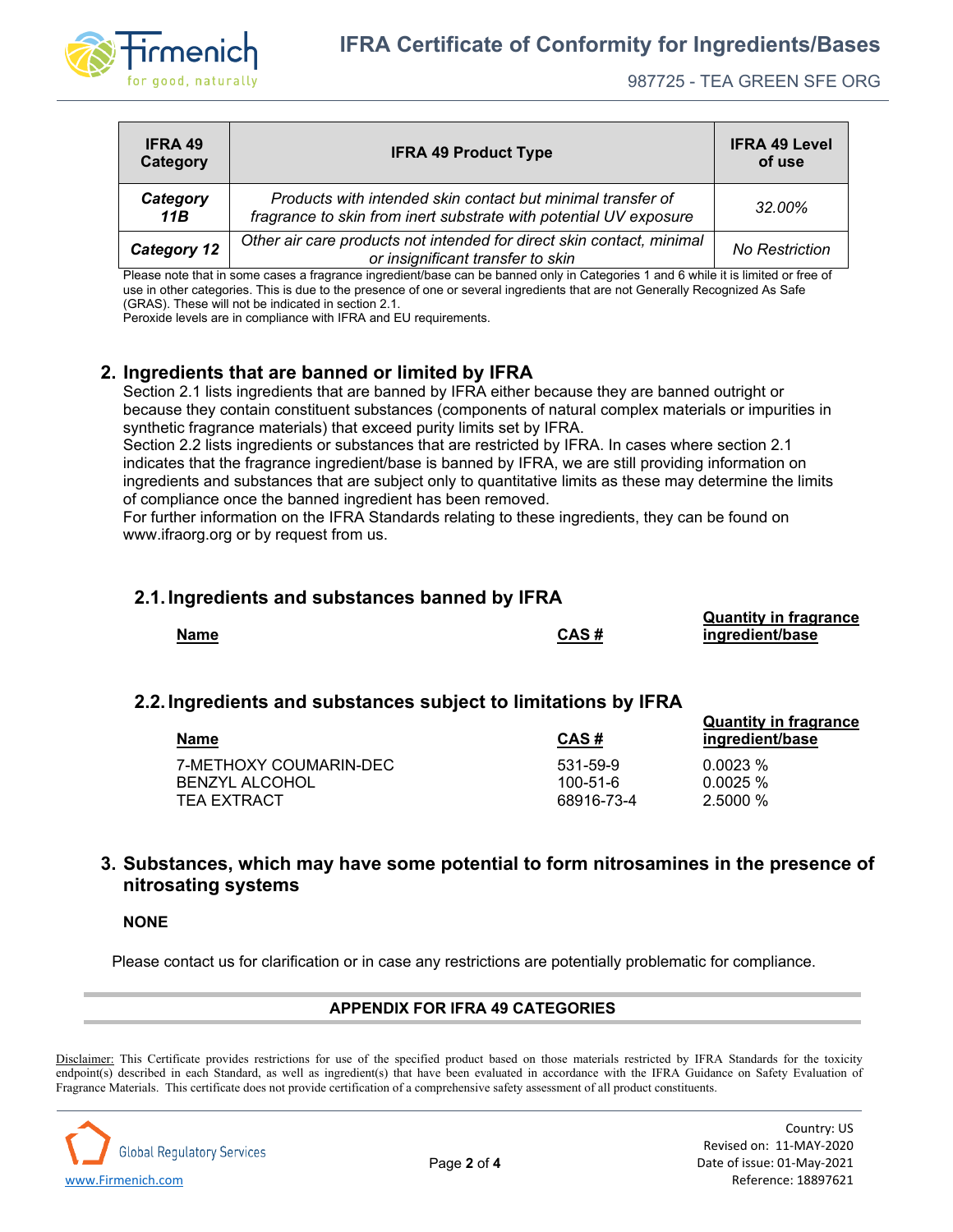

Г

| Category       | <b>Description</b>                                                                                  |
|----------------|-----------------------------------------------------------------------------------------------------|
| 1.             | Children's toys — Lip Products of all types (solid and liquid lipsticks, balms, clear or colored,   |
|                | $etc.$ )                                                                                            |
| $\overline{2}$ | Body sprays (including body mist) — Deodorant and antiperspirant products of all types              |
|                | including any product with intended or reasonably foreseeable use on the axillae or labelled as     |
|                | such (spray, stick, roll-on, under-arm, deo-cologne, etc.)                                          |
| $\mathsf 3$    | Body and face paint (for children and adults) - Eye products of all types (eye shadow,              |
|                | mascara, eyeliner, eye make-up, eye masks, eye pillows, etc.) including eye care and                |
|                | moisturizer — Facial make up and foundation — Facial masks for face and around the eyes —           |
|                | Make-up remover for face and eyes - Nose pore strips - Wipes or refreshing tissues for              |
|                | face, neck, hands, body                                                                             |
| 4              | Fragranced bracelets — Hydroalcoholic and non-hydroalcoholic fine fragrance of all types            |
|                | (Eau de Toilette, Parfum, Cologne, solid perfume, fragrancing cream, aftershaves of all types,      |
|                | etc.) — Ingredients of perfume kits and fragrance mixtures for cosmetic kits — Scent pads, foil     |
|                | packs - Scent strips for hydroalcoholic products                                                    |
| 5A             | All powders and talc (excluding baby powders and talc) — Body creams, oils, lotions of all          |
|                | types — Foot care products (creams and powders) — Insect repellent (intended to be applied          |
|                | to the skin)                                                                                        |
| 5B             | Facial moisturizers and creams - Facial toner                                                       |
| 5C             | Hand cream — Hand sanitizers — Nail care products including cuticle creams, etc.                    |
| 5D             | Baby cream/lotion, baby oil, baby powders and talc                                                  |
| 6              | Mouthwash, including breath sprays - Toothpaste - Toothpowder, strips, mouthwash tablets            |
| 7A             | Hair permanent or other hair chemical treatments (rinse-off) (e.g. relaxers), including rinse-off   |
|                | hair dyes                                                                                           |
| 7B             | Hair deodorizer — Hair permanent or other hair chemical treatments (leave-on) (e.g. relaxers),      |
|                | including leave-on hair dyes — Hair sprays of all types (pumps, aerosol sprays, etc.) — Hair        |
|                | styling aids non sprays (mousse, gels, leave-on conditioners) — Shampoo-Dry (waterless              |
|                | shampoo)                                                                                            |
| 8              | Baby wipes — Intimate wipes — Tampons — Toilet paper (wet) — Condoms                                |
| 9              | All depilatories (including facial) and waxes for mechanical hair removal - Baby wash, bath,        |
|                | shampoo — Bar soap — Bath gels, foams, mousses, salts, oils and other products added to             |
|                | bathwater — Body washes and shower gels of all types — Cleanser for face (rinse-off) —              |
|                | Conditioner (rinse-off) — Foot care products (feet are placed in a bath for soaking) — Liquid       |
|                | soap — Shampoo of all type — Shampoos for pets — Shaving creams of all types (stick, gels,          |
|                | foams, etc.)                                                                                        |
| 10A            | Dry cleaning kits — Fabric softeners of all types including fabric softener sheets — Floor wax      |
|                | - Fragranced oil for lamp ring, reed diffusers, pot-pourri, liquid refills for air fresheners (non- |
|                | cartridge systems), etc. - Hand dishwashing detergent (including concentrates) - Hand               |
|                | wash laundry detergent (including concentrates) — Hard surface cleaners of all types                |
|                | (bathroom and kitchen cleansers, furniture polish, etc.) — Household cleaning products, other       |
|                | types including fabric cleaners, soft surface cleaners, carpet cleaners, furniture polishes         |
|                | sprays and wipes, leather cleaning wipes, stain removers, fabric enhancing sprays, treatment        |
|                | products for textiles (e.g. starch sprays, fabric treated with fragrances after wash, deodorizers   |
|                | for textiles or fabrics) — Ironing water (Odorized distilled water) — Laundry pre-treatment of all  |
|                | types (e.g. paste, sprays, sticks) — Machine laundry detergents with skin contact (e.g. liquids,    |
|                | powders) including concentrates - Toilet seat wipes                                                 |
| 10B            | Aerosol/spray insecticides — Air freshener sprays, manual, including aerosol and pump —             |
|                | Animal sprays – sprays applied to animals of all types                                              |
| 11A            | Adult incontinence pant, pad — Diapers (baby and adult) — Feminine hygiene conventional             |

Disclaimer: This Certificate provides restrictions for use of the specified product based on those materials restricted by IFRA Standards for the toxicity endpoint(s) described in each Standard, as well as ingredient(s) that have been evaluated in accordance with the IFRA Guidance on Safety Evaluation of Fragrance Materials. This certificate does not provide certification of a comprehensive safety assessment of all product constituents.

pads, liners, interlabial pads — Toilet paper (dry)